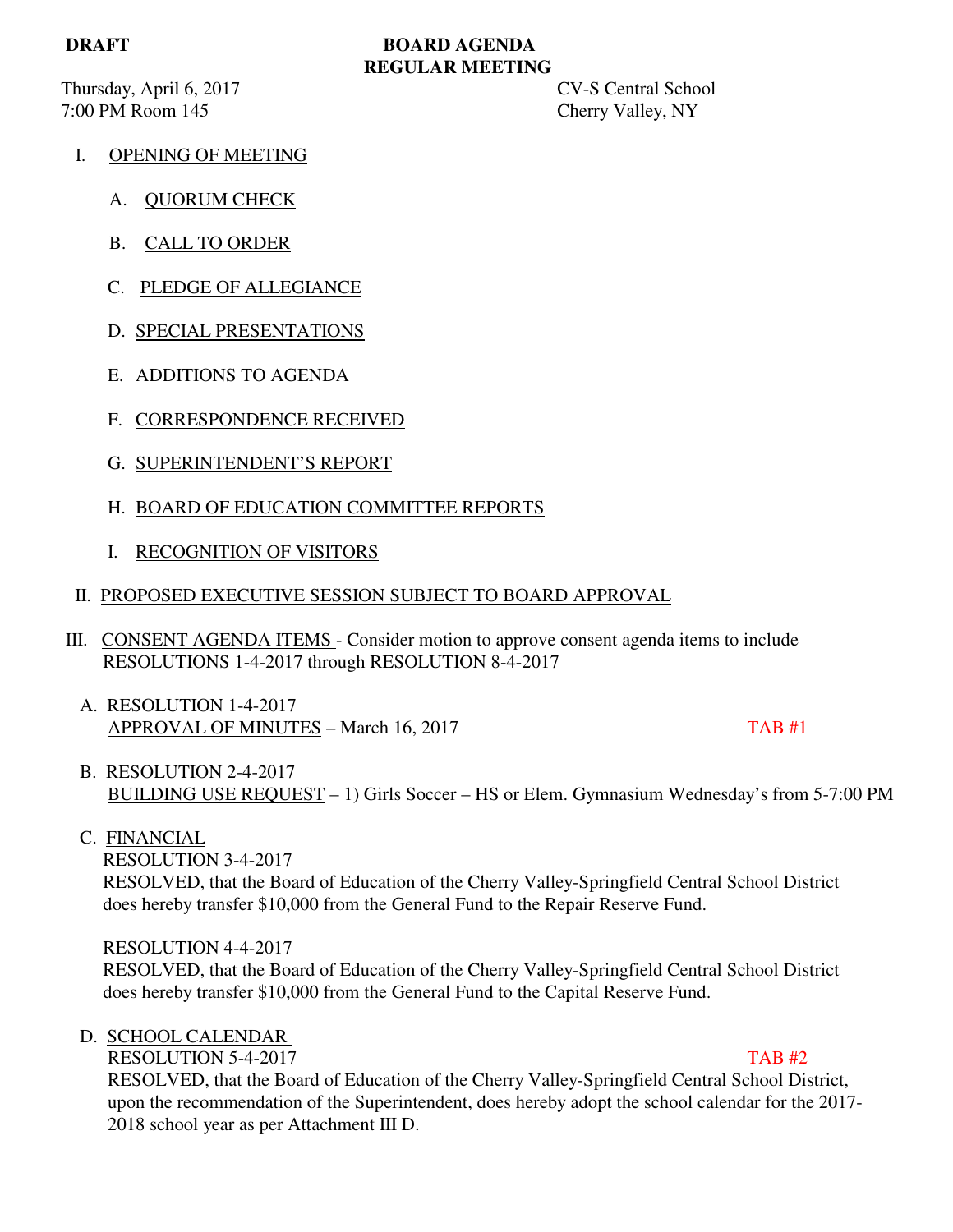# E. PERSONNEL

## RESOLUTION 6-4-2017

 RESOLVED, that the Board of Education of the Cherry Valley-Springfield Central School District, upon the recommendation of the Superintendent, does hereby accept the retirement of Fran King effective June 30, 2017 and the employee shall be eligible for all contractual retiree benefits by contract at the time of her retirement.

## RESOLUTION 7-4-2017

 RESOLVED, that the Board of Education of the Cherry Valley-Springfield Central School District, upon the recommendation of the Superintendent, does hereby appoint Josh Blair, who is initially certified English Language Arts 7-12, Students with Disabilities 7-12, Social Studies 7-12 and English Language Arts 5-6 Extension Annotation on tenure as an English Teacher effective September 1, 2017.

# RESOLUTION 8-4-2017

 RESOLVED, that the Board of Education of the Cherry Valley-Springfield Central School District, upon the recommendation of the Superintendent, does hereby appoint Kristie Fassett, who is certified a Level III Teaching Assistant on tenure as a Licensed Teaching Assistant effective August 31, 2017.

## IV. NEW BUSINESS

# A. ADOPTION OF THE 2017-2018 BUDGET

RESOLUTION 9-4-2017

 RESOLVED, that the Board of Education of the Cherry Valley-Springfield Central School District, does hereby adopt the budget, in the amount of \$13,500,708, for the 2017-2018 school year.

### B. ONC BOCES ADMINISTRATIVE BUDGET

RESOLUTION 10-4-2017

 RESOLVED, that the Board of Education of the Cherry Valley-Springfield Central School District does hereby authorize the Superintendent to cast one vote on the Otsego Northern Catskills BOCES Administrative Budget as presented for the 2017-2018 school year and cast three votes for BOCES Board of Education members.

### RESOLUTION 11-4-2017

 RESOLVED, that the Board of Education of the Cherry Valley-Springfield Central School District approves the Otsego Northern Catskills BOCES Administrative Budget as presented for the 2017- 2018 school year. Roll call vote.

# C. ONC BOCES BOARD MEMBER ELECTIONS

### RESOLUTION 12-4-2017

 RESOLVED, that the Board of Education of the Cherry Valley-Springfield Central School District elects three (3) of the following candidates to the Otsego Northern Catskills BOCES Board of Education:

| Education: | Joseph Ballard         | Y es |              |
|------------|------------------------|------|--------------|
|            | Barbara Ann Heegan Yes |      | No.          |
|            | Kurt Holcherr          | Y es | No.          |
|            | Carol Lernihan         | Yes  | $N_{\Omega}$ |